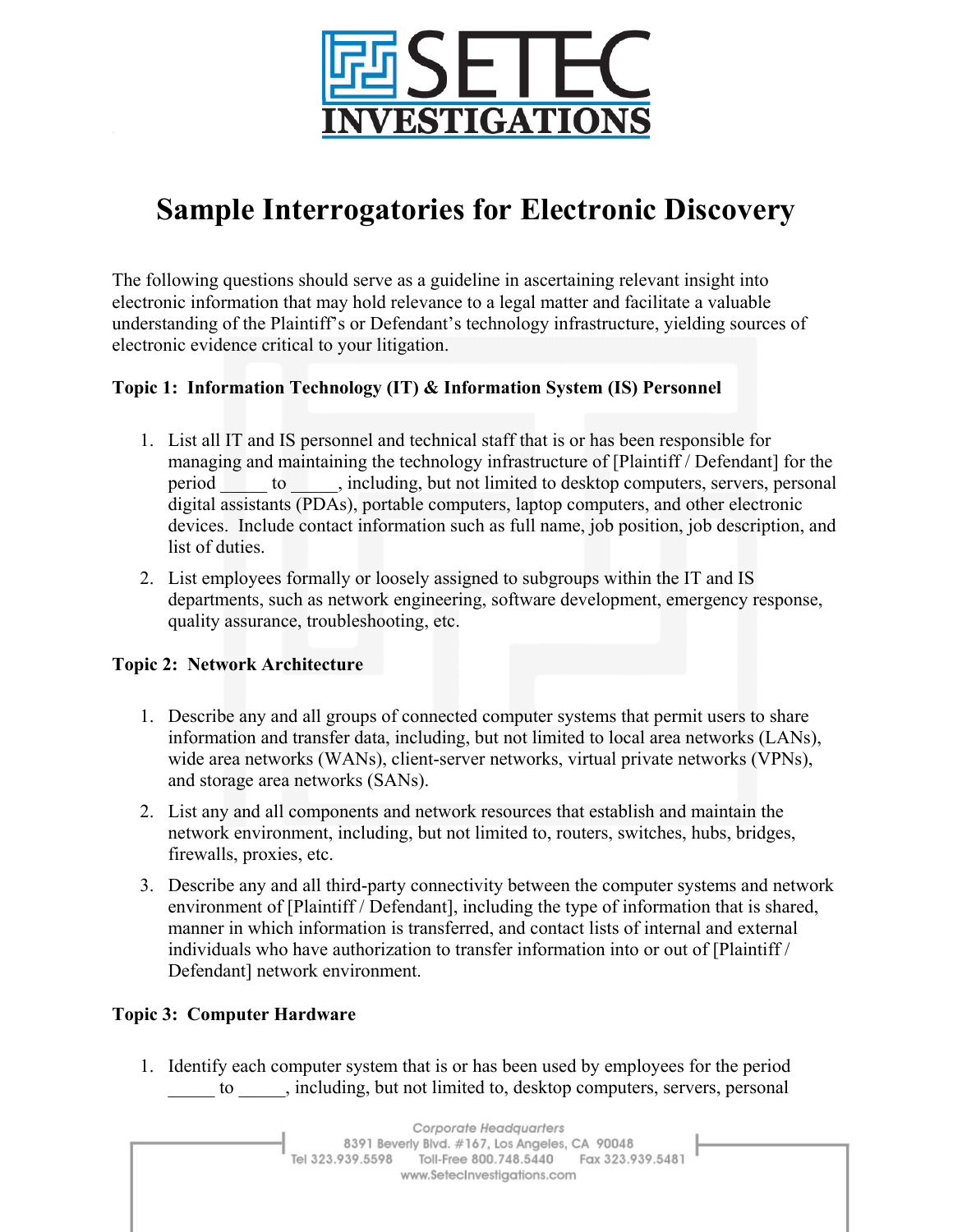digital assistants (PDAs), portable computers, laptop computers, and other electronic devices. Include descriptions of equipment and any peripheral technology attached to the computer system.

- 2. Describe the Internet and intranet connectivity of each computer system, including, but not limited to, client-server communications and client-client communications facilitated through modem, network, or direct connection.
- 3. List all hardware or software modifications made to computer systems in use during the period \_\_\_\_\_\_ to \_\_\_\_\_, including, but not limited to, dates of modifications, software and hardware titles, version numbers, contact information of IT or IS personnel performing the modification, and location of data backups taken prior to modification.
- 4. Identify any and all specific computer systems that have been used to create, modify, or store electronic information relevant to this legal matter.

## **Topic 4: Computer Software**

- 1. List all operating systems installed on all computer systems in use by [Plaintiff / Defendant], including, but not limited to, Microsoft Windows, Linux, Unix, DOS, etc.
- 2. List the title and version number of any and all software installed or executed on the computer systems used by [Plaintiff / Defendant] during the period to  $\qquad$ .

#### **Topic 5: Electronic Mail Communication**

- 1. Describe all server- and workstation-based software in use or used to facilitate the transmission of email during the period \_\_\_\_\_\_ to \_\_\_\_\_.
- 2. Identify all hardware in use or used to facilitate the transmission or storage of email during the period  $\_\_\_$  to  $\_\_\_$ .
- 3. List all email accounts in use during the period to  $\qquad$ .
- 4. Describe the policies, procedures, and technology employed to backup and archive email messages during the period \_\_\_\_\_\_ to \_\_\_\_\_.
- 5. Describe any email-based encryption algorithms in place.
- 6. List all emails, senders, and recipients of email currently known to be relevant to this legal matter.

#### **Topic 6: Data Backups, Archives, and Removable Media**

- 1. Describe the policies and procedures governing the use of removable media, such as CD-ROMs, zip disks, floppy disks, tape drives, removable hard drives, etc., associated with [Plaintiffs / Defendants] computer systems or network.
- 2. Describe the policies and procedures for performing data backups on all computer systems as well as the hardware and software employed during the period to  $\qquad$ .